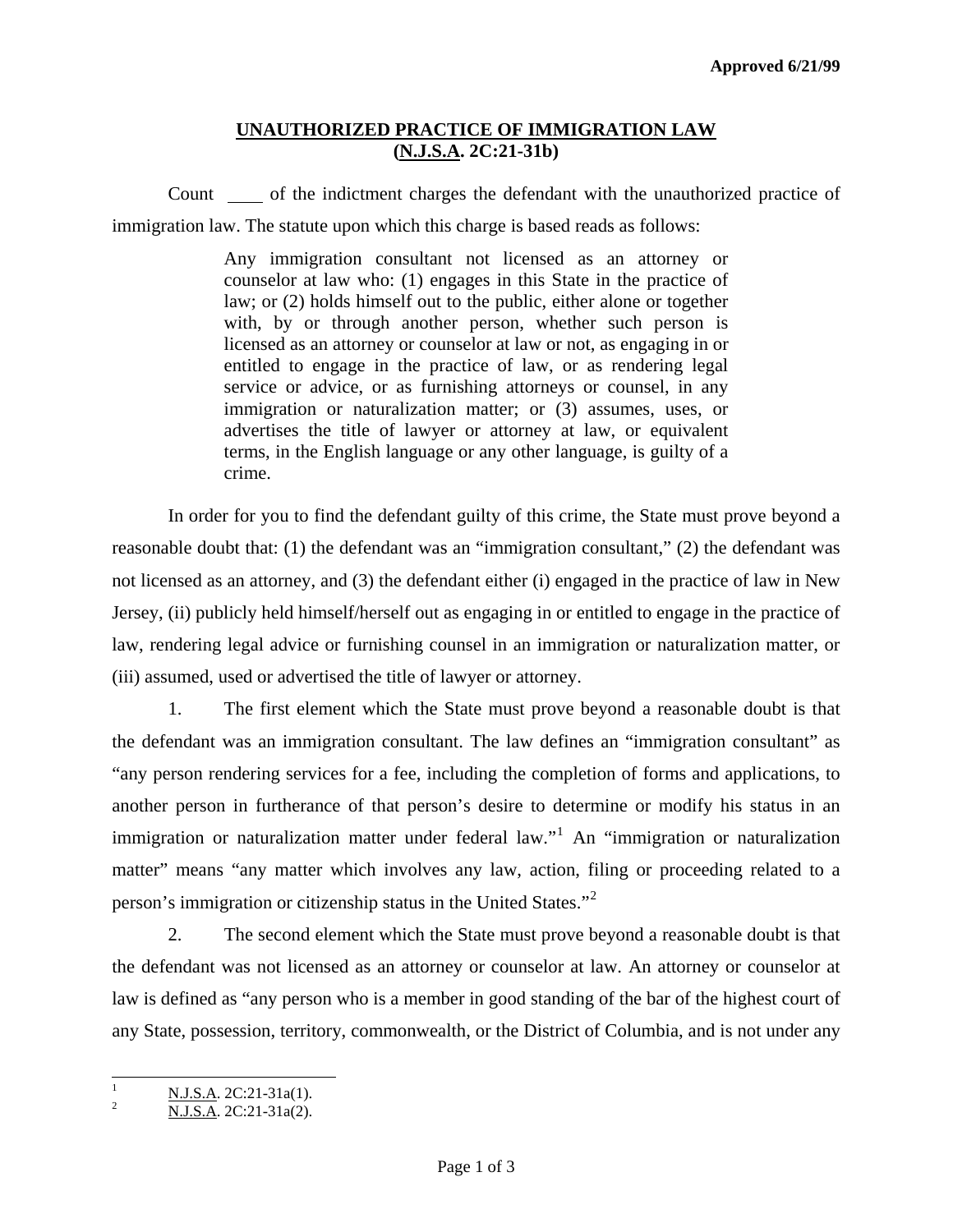#### **UNAUTHORIZED PRACTICE OF IMMIGRATION LAW (N.J.S.A. 2C:21-31b)**

order of any court suspending, enjoining, restraining, disbarring, or otherwise restricting him/her in the practice of law."[3](#page-0-2)

 3. The third element which the State must prove beyond a reasonable doubt is that the defendant:

#### **[CHOOSE ONE OR MORE AS APPROPRIATE]**

1. knowingly engaged in this State in the practice of law;

#### **OR**

2. knowingly held himself/herself out to the public, either alone or together with, by or through another person, whether such other person is licensed as an attorney or counselor at law or not, as engaging in or entitled to engage in the practice of law, or as rendering legal service or advice, or as furnishing attorneys or counsel, in any immigration or naturalization matter;

#### **OR**

3. knowingly assumed or advertised the title of lawyer or attorney at law, or equivalent terms, in the English language or any other language.

 In determining whether the defendant knowingly engaged in the practice of law or held himself/herself out as engaging in or entitled to engage in the practice of law, you should bear in mind that while the "practice of law" does not lend itself to precise definition,<sup>[4](#page-1-0)</sup> it is not limited to litigation of cases in court. The practice of law is engaged in whenever and wherever legal knowledge, training, skill and ability are required.<sup>[5](#page-1-1)</sup> It includes the drafting of pleadings and other legal documents, paralegals' work and providing legal advice.<sup>[6](#page-1-2)</sup>

 A person acts knowingly with respect to the nature of his/her conduct or the attendant circumstances if he/she is aware that his/her conduct is of that nature, or that such circumstances exist, or he/she is aware of a high probability of their existence. A person acts knowingly with respect to a result of his/her conduct if he/she is aware that it is practically certain that his/her conduct will cause such a result.

Knowledge is a condition of the mind which cannot be seen and can only be determined

<span id="page-1-3"></span> 3  $\frac{3}{4}$  8 <u>C.F.R</u>. sec. 1.1(f).

<span id="page-1-0"></span> $\frac{1}{5}$  In re Opinion No. 26 of the Committee on the Unauthorized Practice of Law, 139 N.J. 323, 341 (1995).

<span id="page-1-1"></span> $\frac{5}{11}$  State v. Rogers, 308 N.J. Super. 59,66 (App. Div. 1998), <u>certif. den</u>. 156 <u>N.J</u>. 385 (1998).

<span id="page-1-2"></span>Id., 308 N.J. Super. at 67-69.